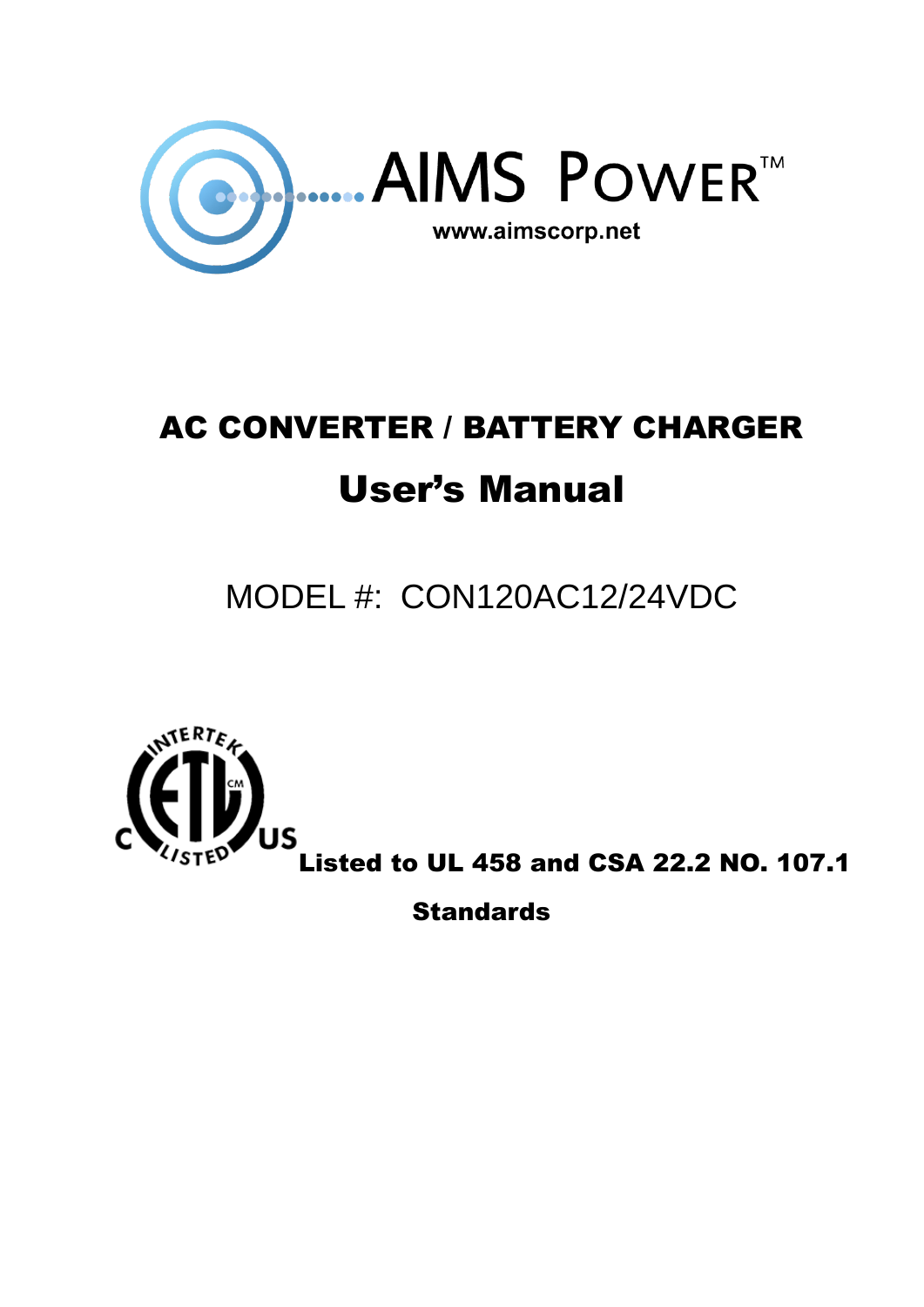## Contents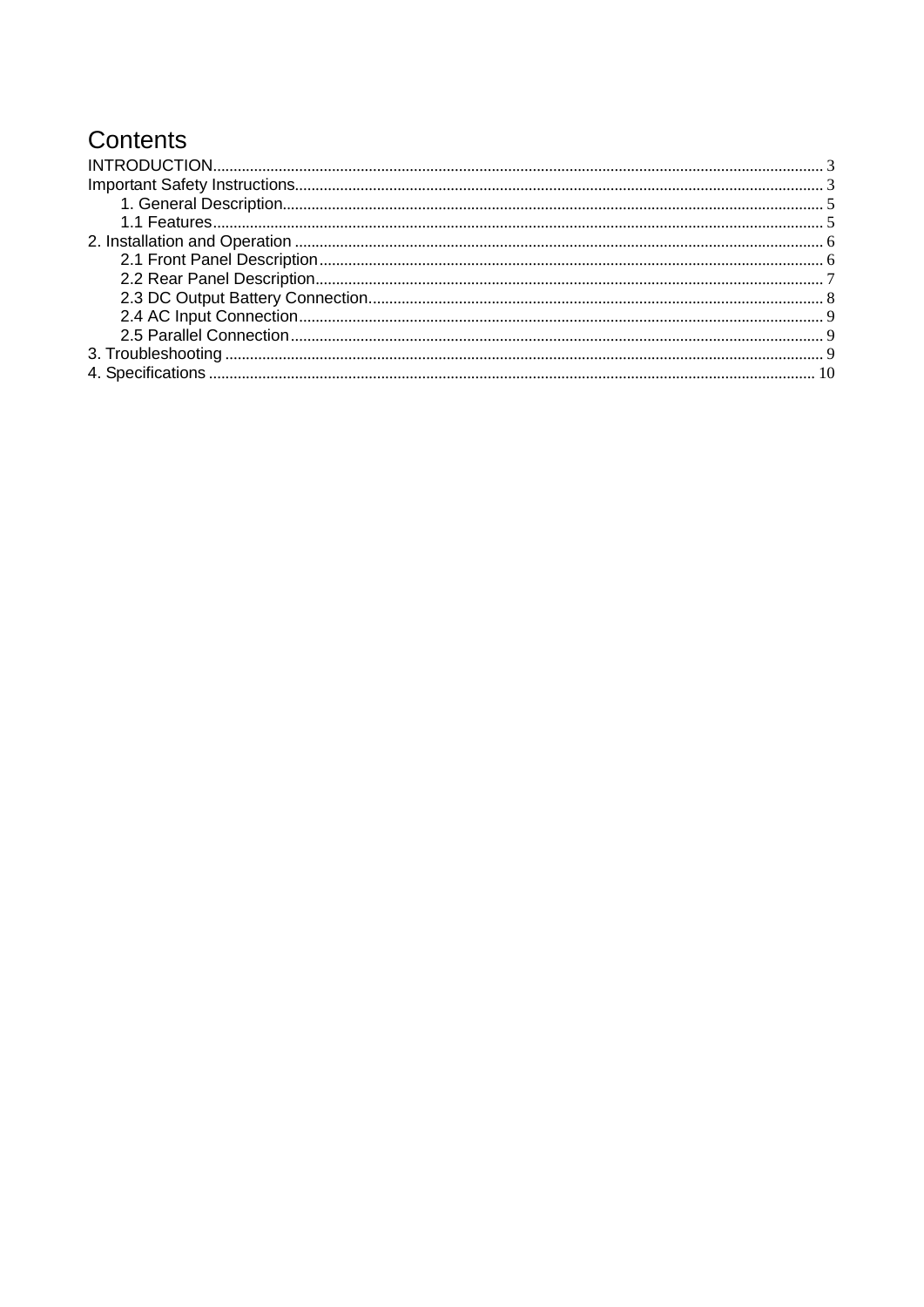#### <span id="page-2-0"></span>**INTRODUCTION**

You have purchased the AIMS Power 12V/24V AC Converter and Battery Charger. This product will bring you reliable power when used and maintained properly. This manual provides safety guidelines, detailed planning and setup information, installation procedures, as well as information about operating and troubleshooting the unit. This manual does not provide details about specific brands of batteries. AIMS Power recommends you consult the battery manufacturer for charging information.

READ THE MANUAL AND UNDERSTAND ALL SAFETY PRECAUTIONS BEFORE INSTALLING AND OPERATING THE UNIT. SAVE THE MANUAL FOR FUTURE REFERENCE.



#### <span id="page-2-1"></span>**Important Safety Instructions**



1. Installation and service should be performed by a qualified service technician. High voltage is present inside unit. Incorrect installation or use may result in risk of electric shock or fire. No user serviceable parts inside the unit.

- 2. Remove all sources of power, utility and battery power before servicing or installing.
- 3. Risk of explosive gases
	- Working near batteries is dangerous. Batteries produce explosive gases during normal battery operation.
	- To reduce risk of battery explosion, follow the instructions in this manual and the instructions from the battery manufacturer.
- 4. Plan ahead
	- Someone should be within range of your voice or close enough to come to your aid when working near a lead-acid battery.
	- Have plenty of fresh water and soap nearby in case battery acid contacts skin, clothing or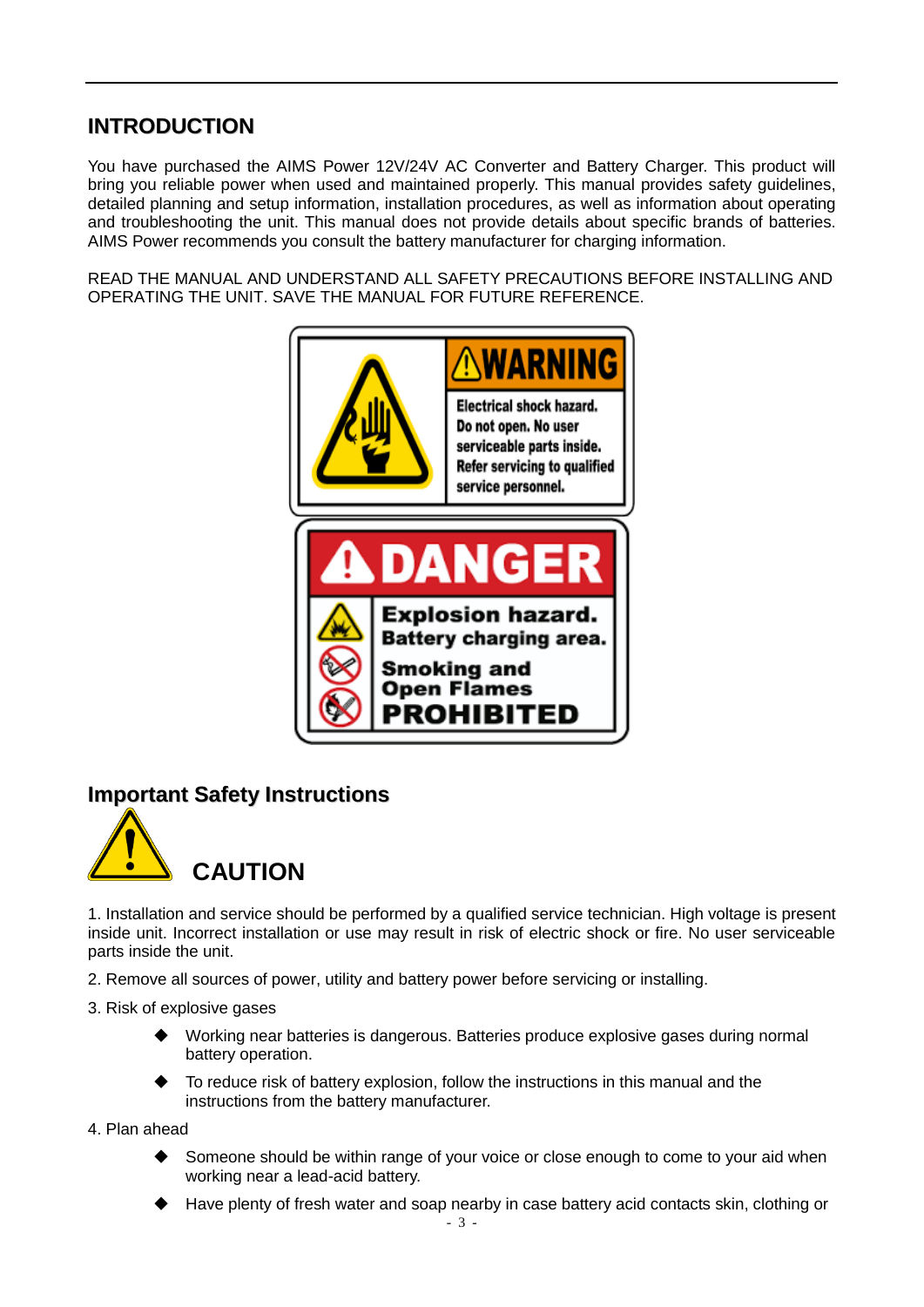eyes.

- Wear complete eye protection and clothing protection. Avoid touching eyes while working near battery.
- If battery acid contacts skin or clothing, wash immediately with soap and water. If acid enters eye, immediately flood eye with running cold water for at least 10 minutes and get medical attention immediately.
- NEVER smoke or allow a spark or flame in vicinity of battery.
- Be extra cautious to reduce risk of dropping metal tool onto battery. It might spark or short circuit battery or other electrical part that may cause explosion.
- Remove personal metal items such as rings, bracelets, necklaces, and watches when working with a lead-acid battery. A lead-acid battery can produce a short circuit current high enough to weld a ring or like metal, causing a severe burn.
- 5. Preparing to charge
	- Never charge a frozen battery.
	- Be sure battery is mounted in a well-ventilated compartment.
	- Add distilled water in each cell until battery acid reaches level specified by battery manufacturer. This helps purge excessive gas from the cells. Do not overfill. For a battery without cell caps, carefully follow manufacturers charging instructions. (only for flooded batteries)
- 6. Charger location & installation
	- In an event of failure, the unit could produce arcs or sparks. NEVER install in battery or engine compartment or in the presence of explosive gases. Keep all gases away from unit.
	- Protect all wiring from physical damage, vibration and excessive heat.
	- Insure that the unit is properly setup for the type of battery being charged.
	- Do not expose unit to rain or snow.
	- Insure all terminating connections are clean and tight to prevent arcing and overheating.
	- Unit must be properly installed as described in these instructions prior to operation.
	- Do not adjust any functions including the current, voltage and battery type when unit is working. All adjustments must be made when converter is disconnected.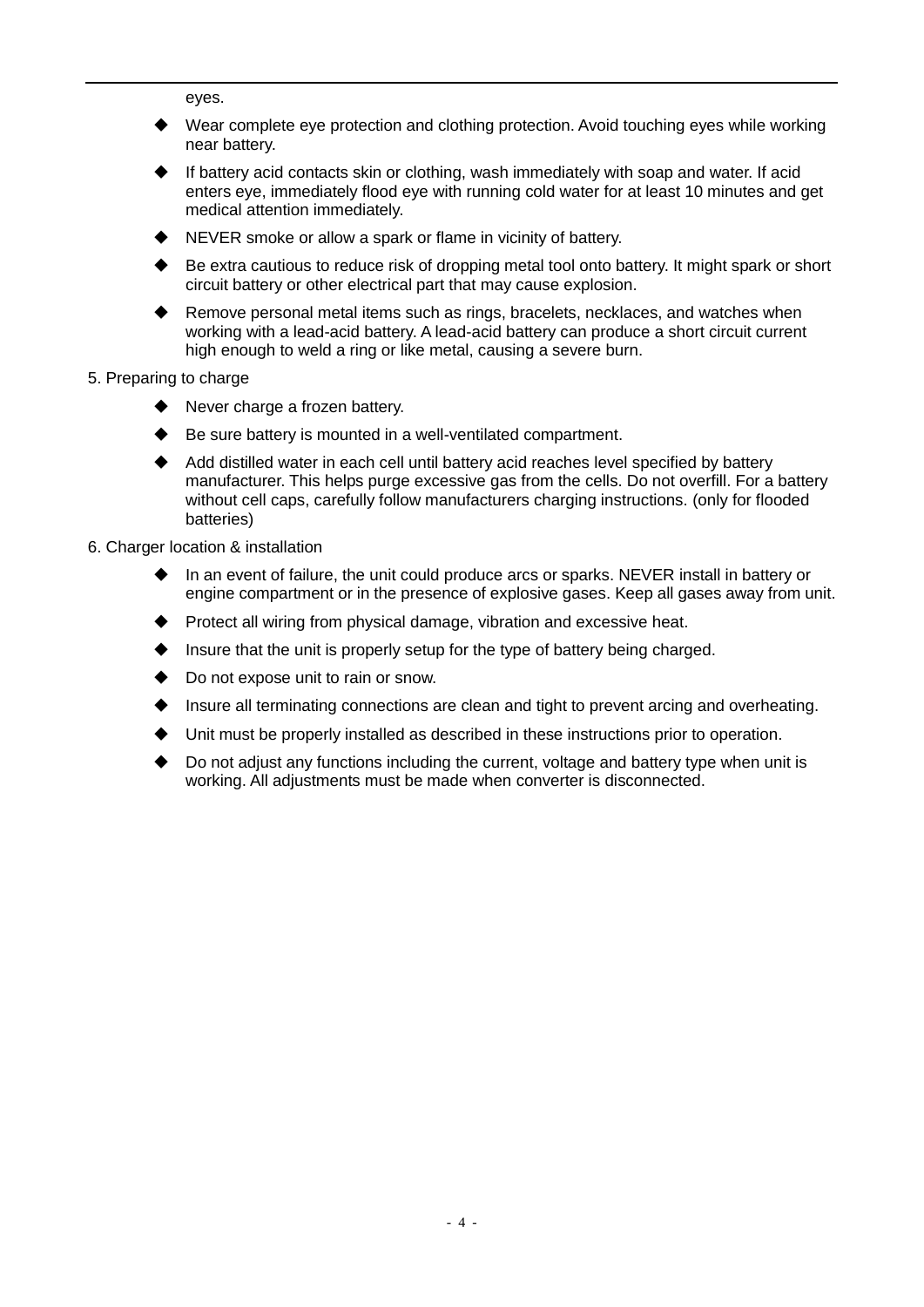#### <span id="page-4-0"></span>**1. General Description**

The AIMS Power AC Converter / Battery Charger 12V/24V is ideal for applications that require diverse ways of recharging batteries. There are many ways to recharge batteries and the wide AC input range of this unit accommodates most applications and battery technologies. Useful with generators and shore power, this converter charges various types of batteries such as, open lead acid, AGM, Gel and LiFePO4. The reliable high frequency structure, accepts wide range input voltages of 70Vac to 145Vac to accommodate unstable inputs. The unit also includes a selectable 12Vdc or 24Vdc output. The AIMS Power AC Converter / Battery Charger provides the flexibility for almost any application and the large charging capacity of 75 amps gets the job done quickly.

#### <span id="page-4-1"></span>**1.1 Features**

- Three stage variable charging voltage algorithm for maximizing the battery lifetime. Bulk, absorb and float
- Large charging capacity design (75 Amp for 12Vdc; 37.5 Amp for 24Vdc) less charging time needed
- Adjustable charge current control setting is based on connected battery's capacity to safely charge batteries and avoid over charging.
- Wide input voltage range, 70Vac to 145Vac for unstable input
- High AC to DC converting efficiency design (higher than 80%)
- Smart fan control for maximizing the performance and fan life
- Includes battery temperature sensor port to help maintain the life of the battery(s)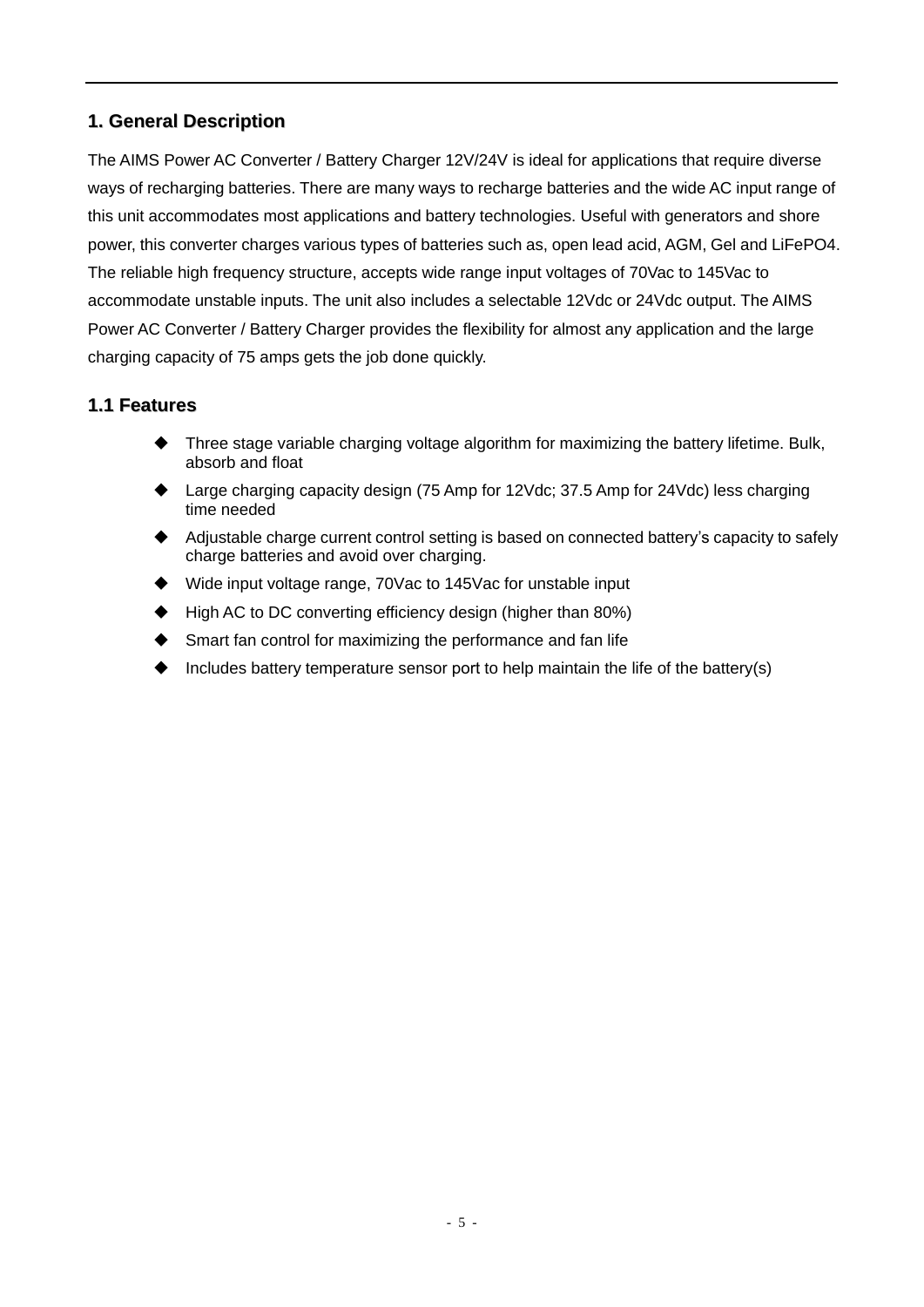#### <span id="page-5-0"></span>**2. Installation and Operation**

#### <span id="page-5-1"></span>**2.1 Front Panel Description**



Figure 1 Front Panel

#### **Main Switch**

- ON: Once CSB10L1224 has been properly installed and batteries are connected, flip the switch to "ON", CSB10 L1224 will turn on automatically, and works according to the input AC source's status.
- OFF: Flip the switch to "OFF", CSB10L1224 will turn off.

#### **BTS Port**

Connect the BTS to this port.

A battery temperature sensor (BTS) can be used to ensure proper charging of the batteries based on temperature. Installing a BTS extends battery life by preventing overcharging in warm temperatures and undercharging in cold temperatures.

#### **Ground Terminal**

Connect the GND to the Ground Terminal using 8 AWG wire.

#### **Battery Connector**

Connect the Battery to the Positive (+) Battery Terminal and the Negative (-) Battery Terminal. Do NOT reverse the polarity!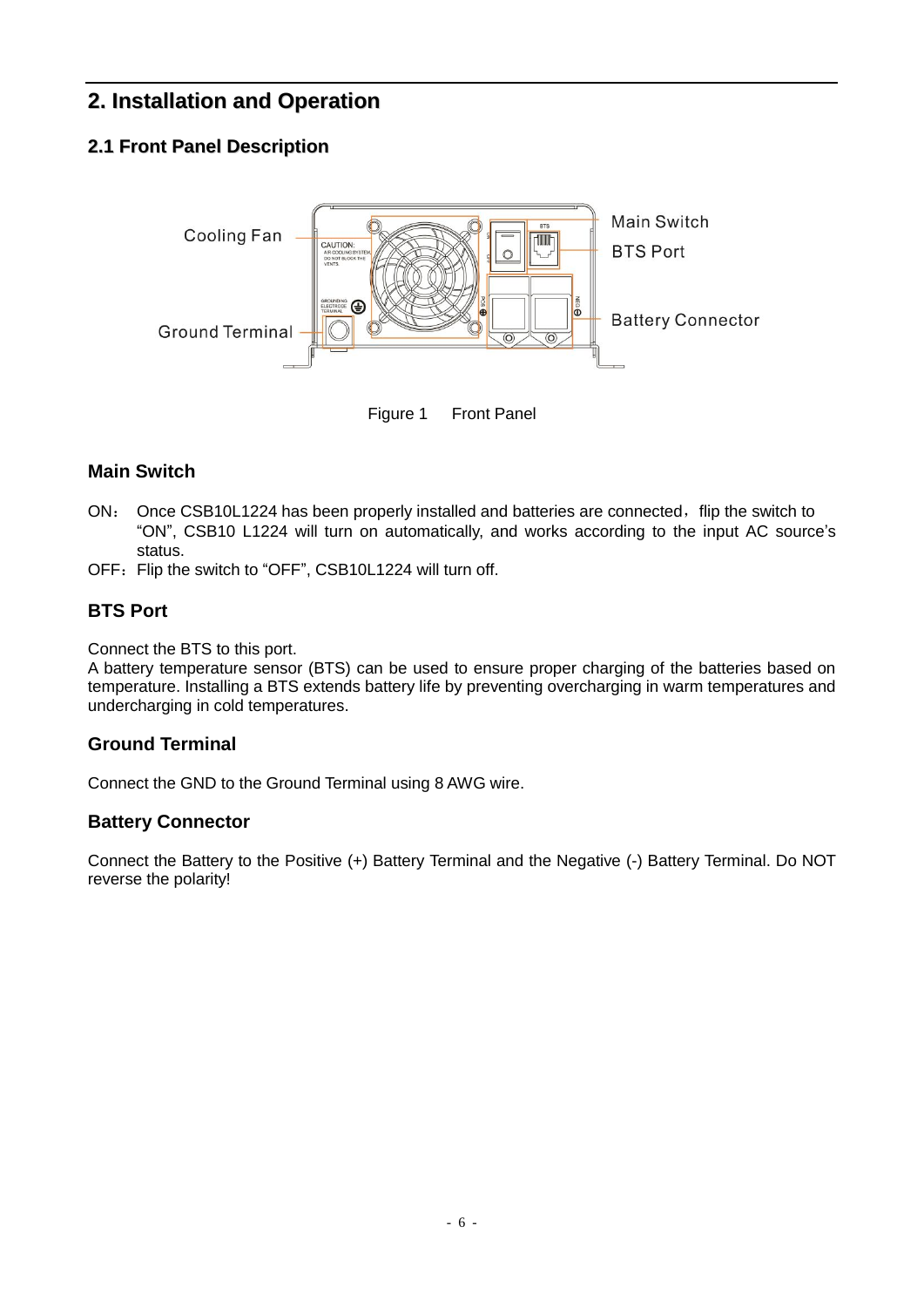<span id="page-6-0"></span>





#### **LED Indicator**

The unit has green, yellow and red LEDs to indicate the operating status of the AC converter.

| <b>Conditions</b>                        | <b>Red(Fault RED)</b> | <b>Yellow(Status YEL)</b> | <b>Green(Status GRN)</b> |
|------------------------------------------|-----------------------|---------------------------|--------------------------|
| Mode select fault                        | Blinking 0.5s         | Blinking 0.5s             | Blinking 0.5s            |
| Output voltage too low                   | Solid                 | <b>Blinking 2s</b>        | Off                      |
| Fan fault                                | Blinking 0.5s         | Off                       | Off                      |
| Over temperature                         | Blinking 2s           | Off                       | Off                      |
| Output over voltage                      | Solid                 | Blinking 0.5s             | Off                      |
| Output over current                      | Solid                 | Solid                     | Off                      |
| Input over / Under voltage<br>/Frequency | Solid                 | Off                       | Off                      |
| Constant current / Constant Voltage      | Off                   | Solid                     | Solid                    |
| Float stage                              | Off                   | Blinking 2s               | Solid                    |
| Battery over temperature                 | Off                   | <b>Blinking 2s</b>        | Off                      |

Table 1 – 1: LED status indicator

#### **Battery Type Select**

The AC Converter can charge four types of batteries, which can be set using the dial switch

| <b>Battery type</b> | SW <sub>1</sub> | SW <sub>2</sub> |
|---------------------|-----------------|-----------------|
| Open lead acid      |                 |                 |
| Gel                 |                 |                 |
| AGM                 |                 |                 |
| LiFePo4             |                 |                 |

Table  $1 - 2$ : Battery Type

#### **Charge Current Control Dial**

This dial can adjust the amount of charge current. The adjustment range is 20%-100% of the total current rating.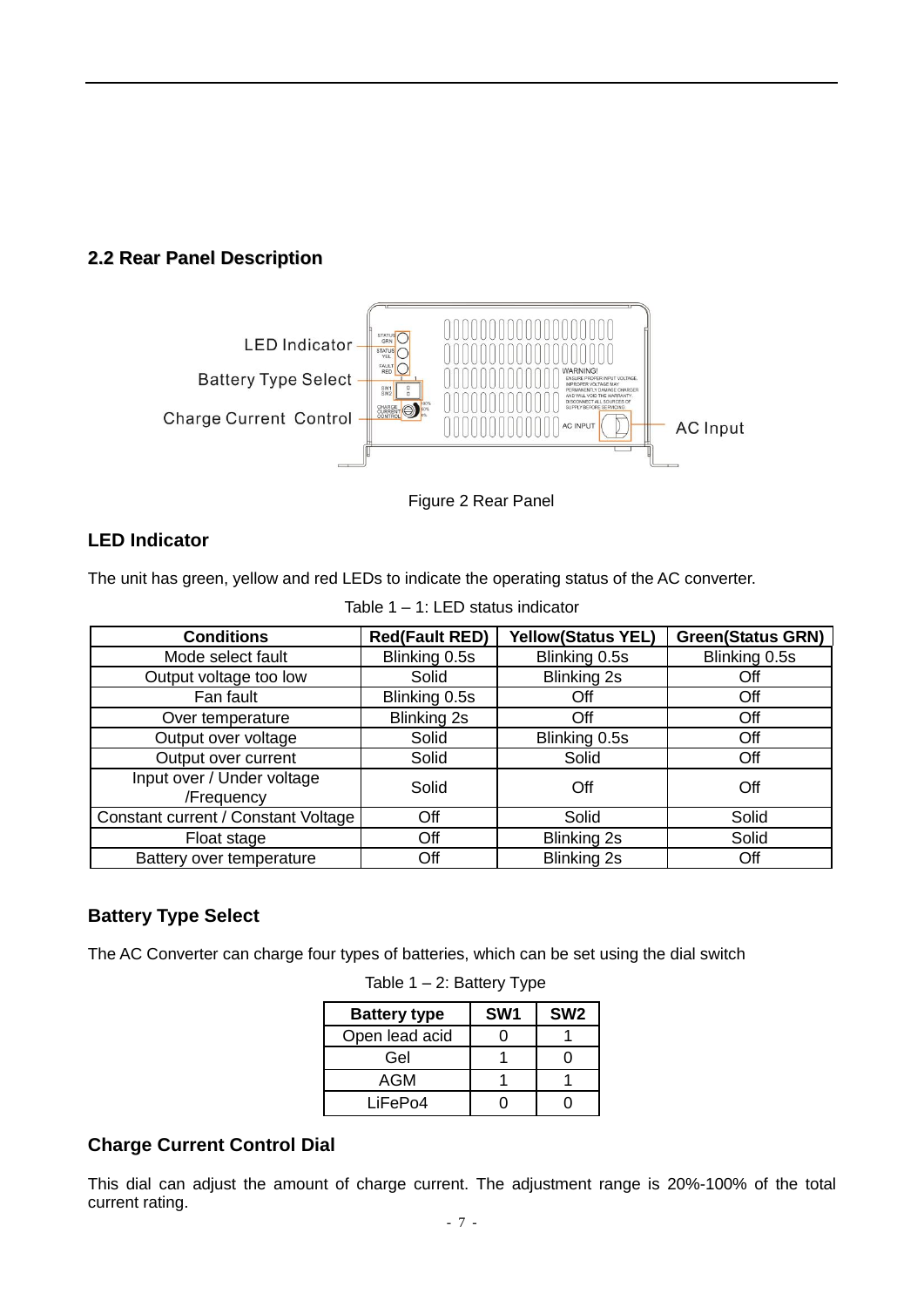#### **Input terminal**

The unit can accept input voltages ranging from 70Vac – 145Vac.



plugged into an AC outlet.

#### <span id="page-7-0"></span>**2.3 DC Output Battery Connection –Battery should be connected first then AC power can be applied. Use included AC cable connected to a minimum of 10A breaker.**

**Step 1-** Follow battery polarity guide located near battery terminal! Place the battery cable ring terminal over AC Converter / Battery Charger's battery terminal. Tighten the M6\*12 Screw. Do not place anything between the flat part of battery terminal and the battery cable ring terminal, or overheating may occur.



#### Figure 1: Battery to Charger cable connection

**Caution!** DO NOT place anything between battery cable ring terminals and battery terminals. The terminal stud is not designed to carry current. Apply anti-oxidant paste to terminals after terminals have been torqued.

**Step 2-** Connect battery cables to your batteries

1) Single battery connection: When using a single battery, its voltage must be equal to the voltage of unit's nominal input voltage.

Figure 2: Single battery connection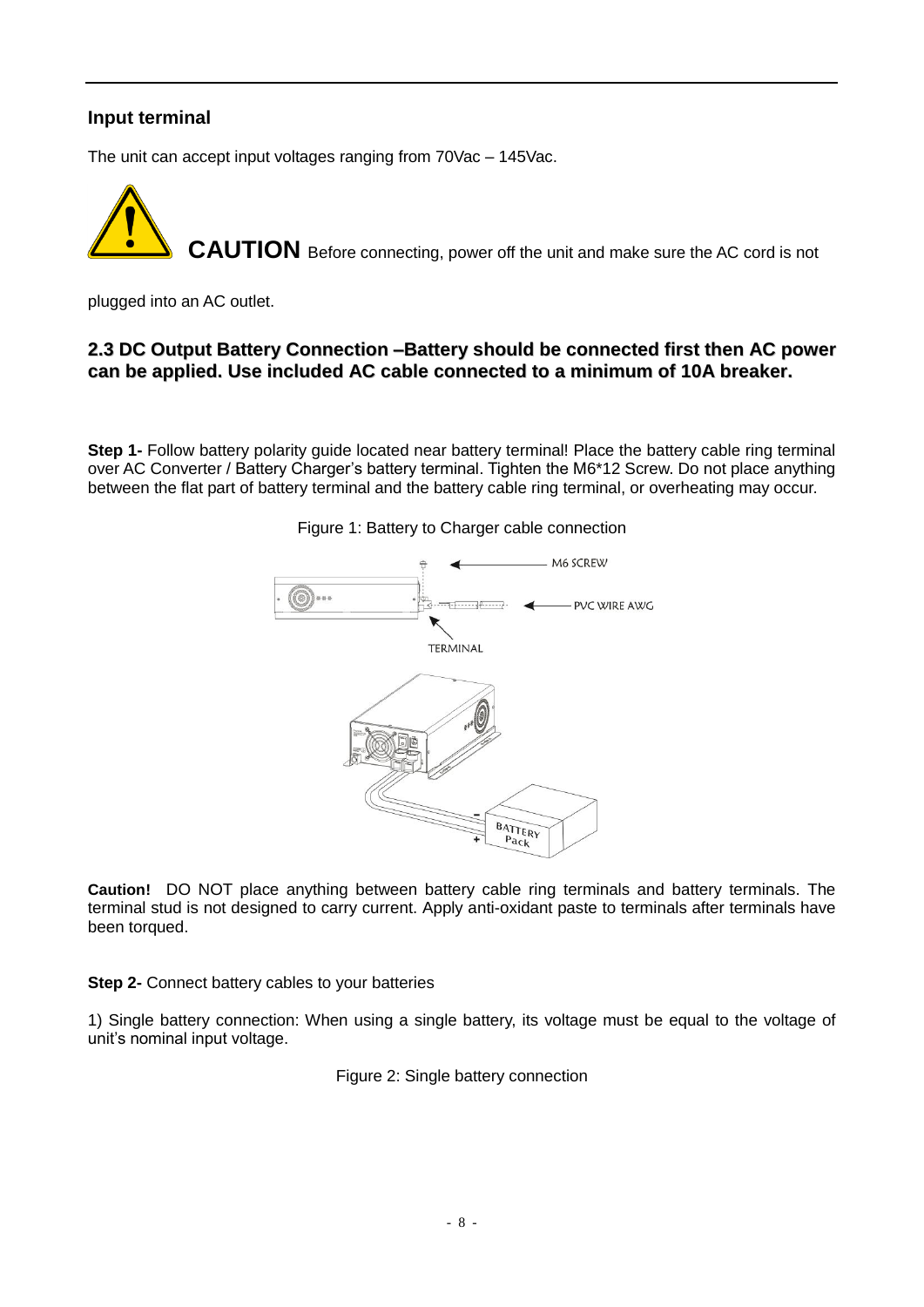

2) Series battery connection: When using multiple batteries in series, all batteries must equal in voltage and amp hour capacity, and the sum of their voltages must be equal to the voltage of unit's nominal input voltage.

Figure 3: Series battery connection



3) Parallel battery connection: When using multiple batteries in parallel, each battery's voltage must be equal to the voltage of unit's nominal input voltage.

Figure 4: Parallel battery connection



#### <span id="page-8-0"></span>**2.4 AC Input Connection**

Use provided AC cable. Connect to a breaker minimum of 10A. AC voltage range of 70Vac to 145Vac.

#### <span id="page-8-1"></span>**2.5 Parallel Connection**

To get more charge current, the Battery Charger can be connected in parallel configuration. Maximum of two units can be connected in parallel. For example, in 12Vdc mode, connecting 2 Battery Chargers in parallel can get maximal 150Amp charging current. In 24Vdc mode, the paralleled system can reach maximal 75Amp current.

#### <span id="page-8-2"></span>**3. Troubleshooting**

| <b>Symptom</b>                 | <b>Probable cause</b>   | Items to examine or correct                                                             |
|--------------------------------|-------------------------|-----------------------------------------------------------------------------------------|
| Completely dead, no<br>display | No battery power        | Battery disconnected, over discharged, or<br>connected in reverse, no display polarity. |
|                                | Battery voltage too low | Battery voltage must be at least 10V for the<br>unit to operate.                        |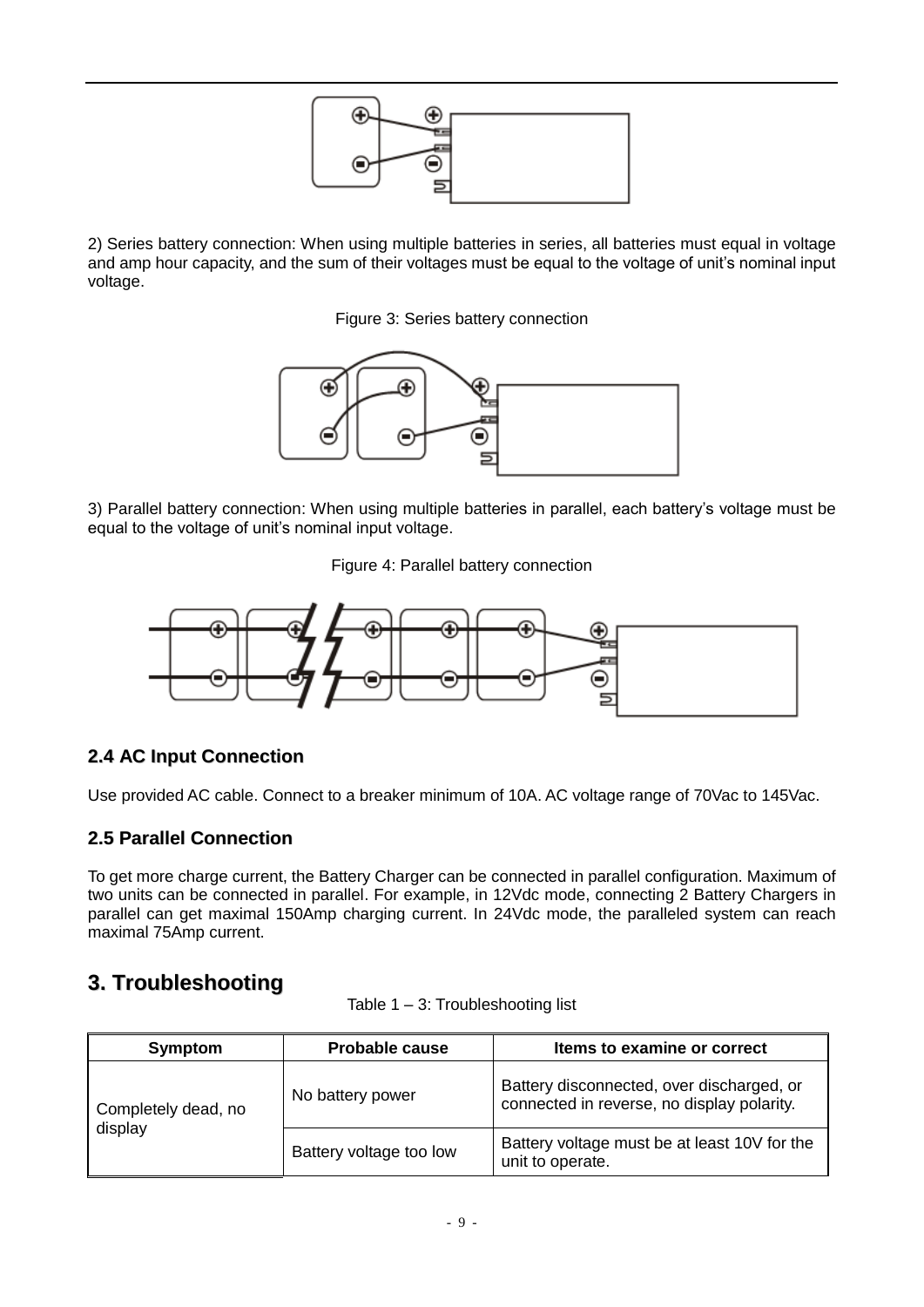|                                                        | Power switch is not on                       | Press and hold power switch.                                                                              |
|--------------------------------------------------------|----------------------------------------------|-----------------------------------------------------------------------------------------------------------|
| AC power present at<br>distribution panel              | AC input is missing                          | Check AC input connections.                                                                               |
|                                                        | Breaker has popped                           | Reset the input protector.                                                                                |
| Green, yellow and red<br>LED blinking 0.5s<br>together | Mode select fault                            | 12V mode: Adjust battery voltage lower than<br>15V<br>24V mode: Adjust battery voltage higher<br>than 18V |
| Red LED blinking 0.5s<br>other LEDs off                | Fan fault                                    | Check the fan in charger                                                                                  |
| Red LED Blinking 2s                                    | The charger is operating<br>over temperature | On the heat sink of DC-DC part should be<br>operate below 105°C                                           |

If any other situations occur that are not listed above, call service technician immediately.

### <span id="page-9-0"></span>**4. Specifications**

| 4.1 Input                                |                                                                                                                                                                                 |
|------------------------------------------|---------------------------------------------------------------------------------------------------------------------------------------------------------------------------------|
|                                          | 96-145VAC full performance                                                                                                                                                      |
| Input Voltage                            | 70-96VAC automatically de-rate to 50% of full load current                                                                                                                      |
| Frequency                                | 40Hz to 70Hz                                                                                                                                                                    |
| Nominal Input Current at Rated<br>Output | <9Aac                                                                                                                                                                           |
| <b>Voltage Measurement Accuracy</b>      | ±8Vac                                                                                                                                                                           |
| <b>Frequency Measurement Accuracy</b>    | $\pm$ 1Hz                                                                                                                                                                       |
| 4.2 Output                               |                                                                                                                                                                                 |
| Nominal Voltage                          | 12/24Vdc manual adjustable                                                                                                                                                      |
| <b>Output Current</b>                    | Input voltage 96-145V,<br>output current 75A for 12V mode<br>output current 37.5A for 24V mode                                                                                  |
|                                          | Input voltage 70-96V,<br>output current 37.5A for 12V mode<br>output current 18.75A for 24V mode                                                                                |
| <b>Rated Output Current</b>              | Manual adjustable                                                                                                                                                               |
| <b>Current Accuracy</b>                  | ±6% of full rated output current @25°C, for target currents<br>across the range from 10% rated output (for absorption exit<br>criteria accuracy) to the current limit setpoint. |
| Load Regulation                          | 1.5%                                                                                                                                                                            |
| <b>Current Limit</b>                     | 75-80Amp                                                                                                                                                                        |
|                                          | 8-14.9Vdc at 100% of rated output current                                                                                                                                       |
| Dead-Battery Charging                    | 8-29.8Vdc at 100% of rated output current                                                                                                                                       |
| Selectable Battery Type                  | Open Lead-Acid, Gel, AGM, LiFePo4, adjustable                                                                                                                                   |
| <b>Parallel Outputs</b>                  | Maximum of two AC converter units connected in parallel                                                                                                                         |
| Efficiency                               | 80%                                                                                                                                                                             |